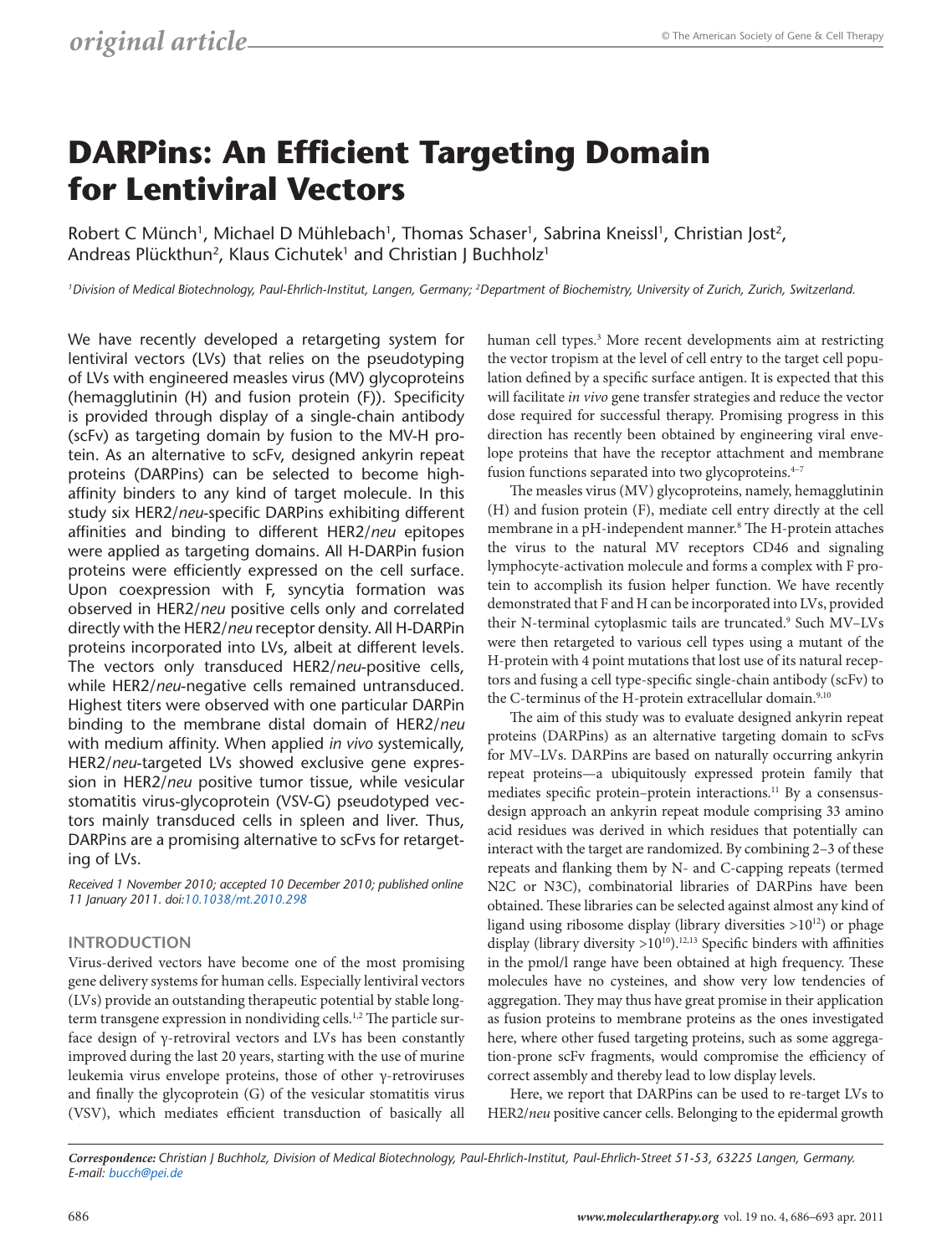<span id="page-1-0"></span>factor family HER2/*neu* is a type-I receptor tyrosine kinase, which is highly expressed on breast, ovarian, colon and pancreatic cancer cells but shows low level or no expression on all normal human tissue.14 By using a panel of six DARPins exhibiting distinct affinities for HER2/*neu* and using different binding sites, we could show that chimeric H-DARPin proteins are well expressed and incorporated in LVs and able to redirect membrane fusion via HER2/*neu*. The data suggest that a membrane distal binding site for HER2/*neu* mediates optimal cell entry of DARPin displaying LVs. By systemic application in a bilateral xenograft mouse model we demonstrate the *in vivo* targeting potential of these alternative binding molecules.

#### **Results**

#### **H-DARPin surface expression levels**

Starting from plasmid pCG-H-α-CD20 encoding an H-protein mutated in its receptor binding sites and fused to a CD20-



**Figure 1 Organisation of hemagglutinin (H)-designed ankyrin repeat proteins (DARPins) and cell surface expression.** (**a**) Schematic drawing of the modified MV-H used for retargeting, derived from strain Edmonston B (SwissProt P08362).<sup>31</sup> Four point mutations in the ectodomain (ED) ablating binding to CD46 and signaling lymphocyte-activation molecule (the natural receptors) are indicated.<sup>9</sup> An N-terminal cytoplasmic tail truncation by 18 amino acids (CTΔ18) allows stable incorporation into lentiviral particles.9 The C-terminus of H is fused via a *Sfi*I site to the DARPin, resulting in the sequence EDGTNAAQPADLGKKL where the first underlined sequence is the C-terminus of H and the second is the N-cap of the DARPin. The DARPin terminates in the sequence EILQKLNAAARGSHHHHHH (DARPin C-cap is underlined). The transmembrane domain (TM) and the His-tag are indicated. (**b**) Expression plasmids for six different H-DARPin and three H-scFv fusion proteins were transfected into HEK-293T cells. Surface expression was analyzed after 48 hours using a His-tag-specific antibody (PE-labeled). H-scFvCD20 and H-scFv7A5 were used as positive and negative controls.

specific scFv,<sup>9</sup> we substituted the scFv coding sequence for that of six HER2/neu-specific DARPins<sup>15,16</sup> resulting in constructs pH-D9.29, pH-D9.26, pH-D9.16, pH-D9.01, pH-DH14R, and pH-DG3 (**Figure 1a**). As controls, we also generated an expression plasmid for an H-protein displaying the HER2/*neu*-specific scFv 4D5 (pH-scFv4D5)<sup>17</sup> and scFv 7A5, which does not allow cell surface expression as H fusion protein.<sup>18</sup> As sufficient surface expression of H fusion proteins is a critical prerequisite for the efficient pseudotyping of LVs, we transfected cells with the H-DARPin expression plasmids and determined the cell surface expression levels by fluorescence-activated cell sorter analysis. All six H-DARPin proteins showed high surface expression rates in a similar range (mean fluorescence intensity 1,500–3,200) (**Figure 1b**). H-DARPin-9.29 exhibited the highest surface expression (mean fluorescence intensity = 3,200), which was about twice that of the H-scFvCD20 protein (mean fluorescence intensity  $= 1,600$  and almost three times higher than that of  $H-scFv4D5$  (MFI = 1,100).

#### **H-DARPin fusion helper function**

Besides high surface expression levels of the H-DARPin proteins, it is essential that their fusion helper function is maintained for successful retargeting of LVs. To assess the fusion helper function of the H-DARPin proteins, the corresponding expression plasmids were co-transfected with pCG-F∆30 (encoding a C-terminally truncated F protein,9 **Figure 1a**) into SK-OV-3 cells, which express high levels of HER2/*neu* (**Table 1**). Membrane fusion can then be followed by the formation of syncytia through fusion of adjacent cells. All tested H-DARPin proteins caused syncytia formation. Quantification revealed that the H-DH14R and the H-DG3 proteins exhibited the strongest fusion helper function reaching almost 70% of that of the unmodified H-protein (**[Figure](#page-2-0) 2a**).

To investigate the influence of the HER2/*neu* receptor density on cell–cell fusion, we generated a panel of stably transfected CHO clones expressing different HER2/*neu* surface levels (**Table 1**). The membrane fusion activity mediated by the H-DG3 and H-DH14R proteins on these cells was compared to that of the H-scFv4D5 protein. All three proteins mediated syncytia formation on cells with high  $(2 \times 10^5 \text{ receptors/cell})$  and medium  $(4 \times 10^4 \text{ receptor})$ tors/cell) receptor levels. Low levels  $(8 \times 10^2 \text{ receptors/cell})$  were not sufficient for syncytia formation to proceed (**[Figure](#page-2-0) 2b**).

|  | Table 1 HER2/neu surface density of applied cell lines |  |  |  |  |  |  |
|--|--------------------------------------------------------|--|--|--|--|--|--|
|--|--------------------------------------------------------|--|--|--|--|--|--|

| <b>Cell line</b> | HER2/neu-density <sup>a</sup> |
|------------------|-------------------------------|
| CHO-Her2-k6      | $2.1 \times 10^{5}$           |
| $SK-OV-3$        | $1.3 \times 10^{5}$           |
| $CHO-Her2-k13$   | $3.7 \times 10^{4}$           |
| <b>HEK-293T</b>  | $4.2 \times 10^{3}$           |
| HT1080           | $2.3 \times 10^{3}$           |
| CHO-Her2-k7      | $7.7 \times 10^{2}$           |
| $CHO-K1$         | $< 1.0 \times 10^{2b}$        |
| U87MG            | $< 1.0 \times 10^{2b}$        |

<sup>a</sup>Number of HER2/neu molecules per cell. *Background level as determined by* isotype control.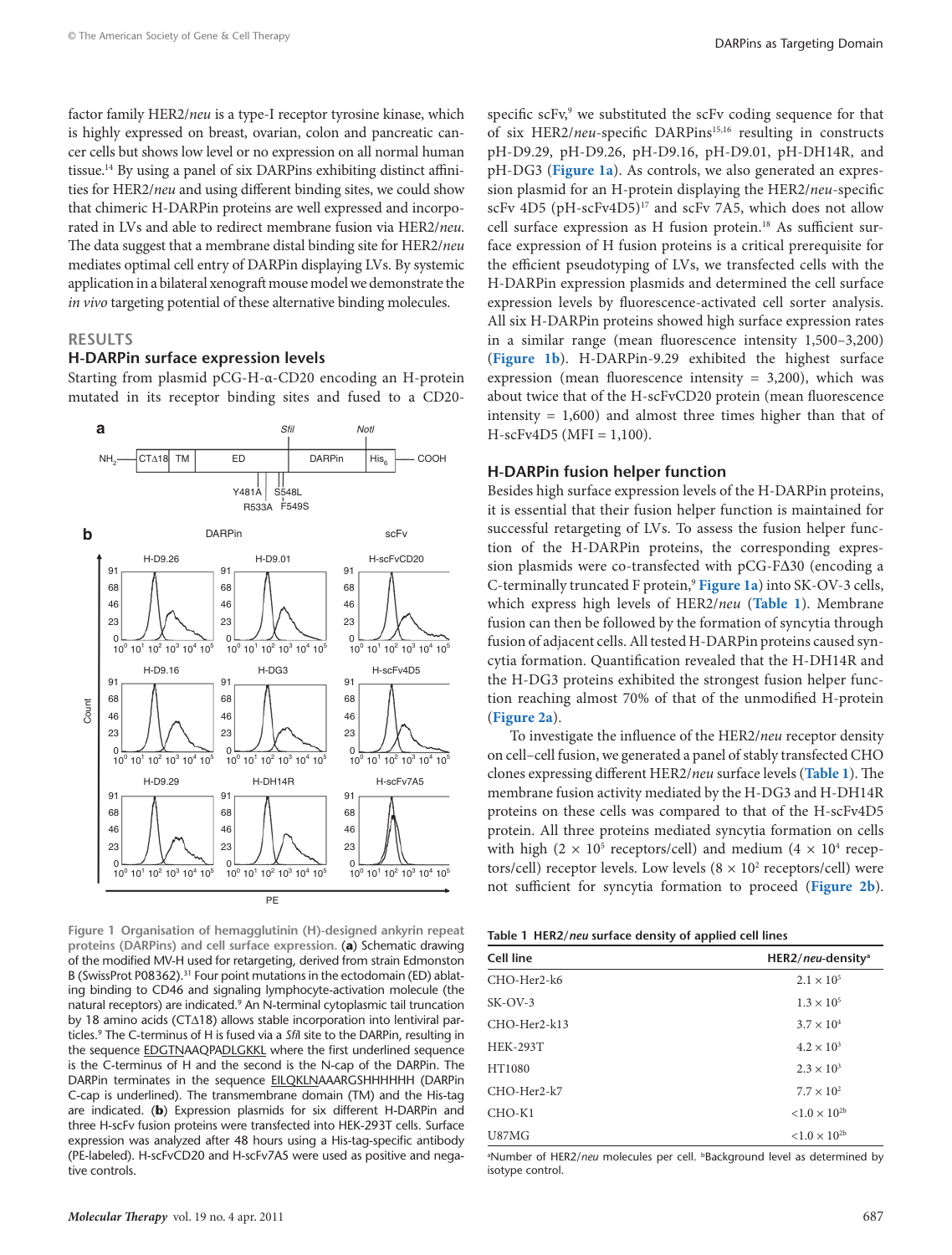<span id="page-2-0"></span>

**Figure 2 Fusion helper function of hemagglutinin (H)-designed ankyrin repeat proteins (DARPins).** (**a**) SK-OV-3 cells were co-transfected with pCG-F∆30 and each of the H-DARPin or H-scFv4D5 fusion protein encoding plasmids. pCG-Hc∆18 and pCG-Hc∆18mut (blinded for CD46 and signaling lymphocyte-activation molecule binding) coding for cytoplasmic tail truncated H proteins without fused DARPin were used as controls. Syncytia formation was normalized to that observed for pCG-Hc∆18 transfected cells (i.e., H). The results are expressed as mean values of 20 syncytia analysed for each sample. (**b**) H-DG3, H-DH14R and H-scFv4D5 mediated syncytia formation on CHO-Her2-k6, CHO-Her2-k13 and CHO-Her2-k7 cells. Untransfected and pCG-Hc∆18 transfected cells served as controls. Syncytia are indicated with dashed lines. Scale bar corresponds to 500μm. (**c**) Correlation between syncytia size mediated by H-DG3, H-DH14R or H-scFv4D5 and HER2/*neu* receptor density. The results are expressed as mean values of 20 syncytia analyzed.

Likewise, HER2/*neu* negative cells did not form syncytia, demonstrating the HER2/*neu* specificity of the process. Plotting the membrane fusion activities of the proteins against the receptor densities demonstrated a direct correlation between both parameters (**Figure 2c**). Independent from the receptor levels, the fusion helper function of H-DG3 and H-H14R proteins was about fourfold more efficient than the function of the H-scFv4D5 protein (**Figure 2c**).

#### **Generation and characterization of HER2/***neu***-targeted LVs**

Having demonstrated HER2/*neu*-specific membrane fusion helper function, the H-DARPin proteins were next used for pseudotyping LVs. The corresponding vector particles (D9.29-LV, D9.26-LV, D9.16-LV, D9.01-LV, DH14R-LV, DG3-LV) were first assayed for the incorporation levels of the H-DARPin proteins. All six H-DARPin proteins were detectable in the particles albeit at different levels. There were only very low levels of the proteins H-D9.01 and H-scFv4D5 incorporated, while H-D9.16 showed moderate incorporation levels (**Figure 3**, **[Table](#page-5-0) 2**). High incorporation levels were observed for the proteins H-DG3, H-D9.26 and H-DH14R, and the strongest incorporation for H-DARPin-9.29 (**Figure 3**, **[Table](#page-5-0) 2**).

Next, we determined the targeting potential of the DARPin-LV particles by transducing a set of cell lines expressing different



**Figure 3 H-DARPin and F incorporation into HER2/***neu* **targeting vectors.** Western Blot analysis of the indicated LVs. Particle amounts loaded onto 10% sodium dodecyl sulfate–polyacrylamide gels were equivalent to 30ng of p24 for each vector type. Proteins were detected utilizing anti-F, anti-H, or anti-p24 antibodies. Vector particles pseudotyped with unmodified or mutated H-protein (MV–LV, MVmut-LV) were used as controls.

HER2/*neu* levels, i.e., HER2/*neu* negative CHO-K1, low level HER2/*neu* expressing HEK-293T and high level HER2/*neu* expressing CHO-Her2-k6 and SK-OV-3 cells (see **[Table](#page-1-0) 1** for receptor densities). None of the DARPin-LVs transduced CHO-K1 cells, while some green fluorescent protein expressing cells were detected on HEK-293T cells (**[Figure](#page-3-0) 4a**). Many more green fluorescent protein-positive cells were detectable on CHO-Her2-k6 and SK-OV-3 cells, especially upon incubation with D9.29-LV (**[Figure](#page-3-0) 4a**). Calculation of vector titers revealed that on HEK-293T cells maximal titers of  $1 \times 10^4$  t.u./ml were reached by vectors D9.29-LV, D9.26-LV, and DG3-LV (**[Figure](#page-3-0) 4b**). On SK-OV-3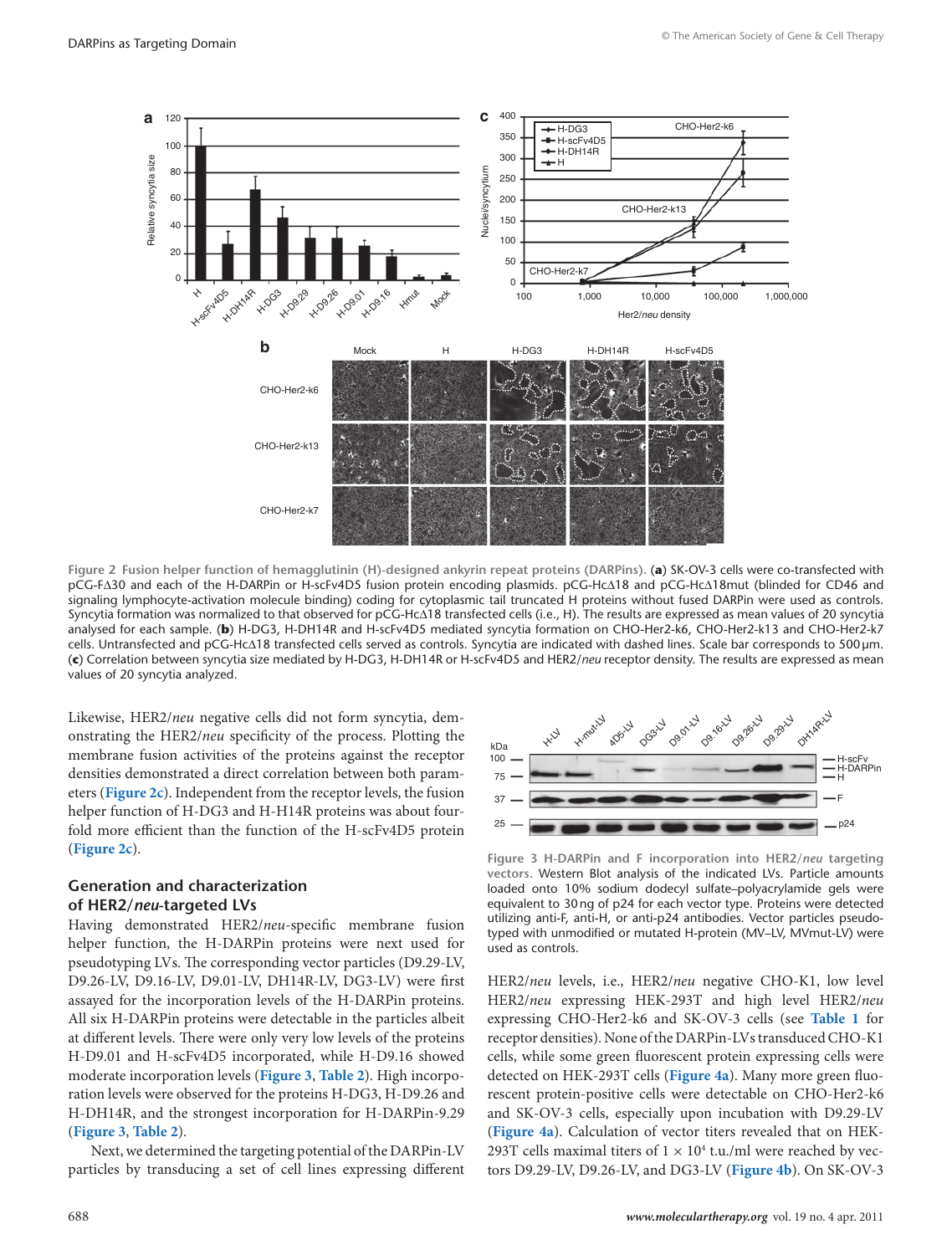<span id="page-3-0"></span>

**Figure 4 Selective transduction of HER2/***neu* **positive cell lines.** (**a**) CHO-K1, CHO-Her2-k6, HEK-293T, or SKOV-3 cells were incubated with vector particle supernatant. Transduced cells were visualized by fluorescence microscopy 48 hours after transduction. Scale bar corresponds to 500μm. (**b**) The indicated cell lines were transduced with serial dilutions of each vector stock. Titers (t.u./ml) were calculated upon quantification of green fluorescent protein-positive cells by fluorescence-activated cell sorter analysis. Mean values of three independent transduction experiments are presented.

and CHO-Her2-k6 cells, all vectors reached at least tenfold higher titers. Moreover, most DARPin displaying LVs were considerably more efficient in mediating gene transfer via HER2/*neu* than 4D5-LV, which was 10–30 times less efficient. D9.29-LV was especially effective on SK-OV-3 cells where it showed the highest titers of all vector types tested (**Figure 4b**).

#### **Transduction of mixed cell populations and** *in vivo* **application of HER2/***neu***-targeted LVs**

After demonstration of HER2/*neu* receptor specificity and identification of the most effective H-DARPin protein (i.e., H-DARPin-9.29), we assessed the target cell specificity in co-cultures of CHO-Her2-k6 and CHO-K1 cells. VSV-G– pseudotyped LV (VSV-G-LV) transduced both cell lines at equal efficiency (**Figure 5**). In contrast, D9.29-LV only transduced CHO-Her2-k6 cells, even when these were clearly underrepresented (**Figure 5**).

The *in vivo* targeting potential of D9.29-LV was assessed in a xenograft mouse model carrying a HER2/*neu*-positive (SK-OV-3 cells) and a HER2/*neu*-negative tumor (U87MG cells). After both tumors were fully vascularized the luciferase transferring vectors D9.29-LV<sup>luc</sup> and VSV-G-LV<sup>luc</sup> were injected systemically through the tail vein and mice were analyzed using charged-coupled device imaging. D9.29-LV<sup>luc</sup> showed strong luciferase activity in the SK-OV-3 tumor already 3 days after injection while luciferase activity was below the level of detection in the U87MG tumor or



**Figure 5 Target cell specificity of D9.29-LV in mixed cell cultures.** CHO-Her2-k6 and CHO-K1 cells were mixed in three different ratios (see percentages in left gates in control panel) and then transduced with D9.29-LV (0.2 µg p24) or VSV-G-LV (0.02 µg p24) at a multiplicity of infection of 2.5, or left untransduced (control). Forty-eight hours after transduction, cells were analyzed by fluorescence-activated cell sorter analysis for green fluorescent protein fluorescence and HER2/*neu* expression. HER2/*neu* positive target cells were identified with a PE-labeled HER2/*neu*-specific antibody.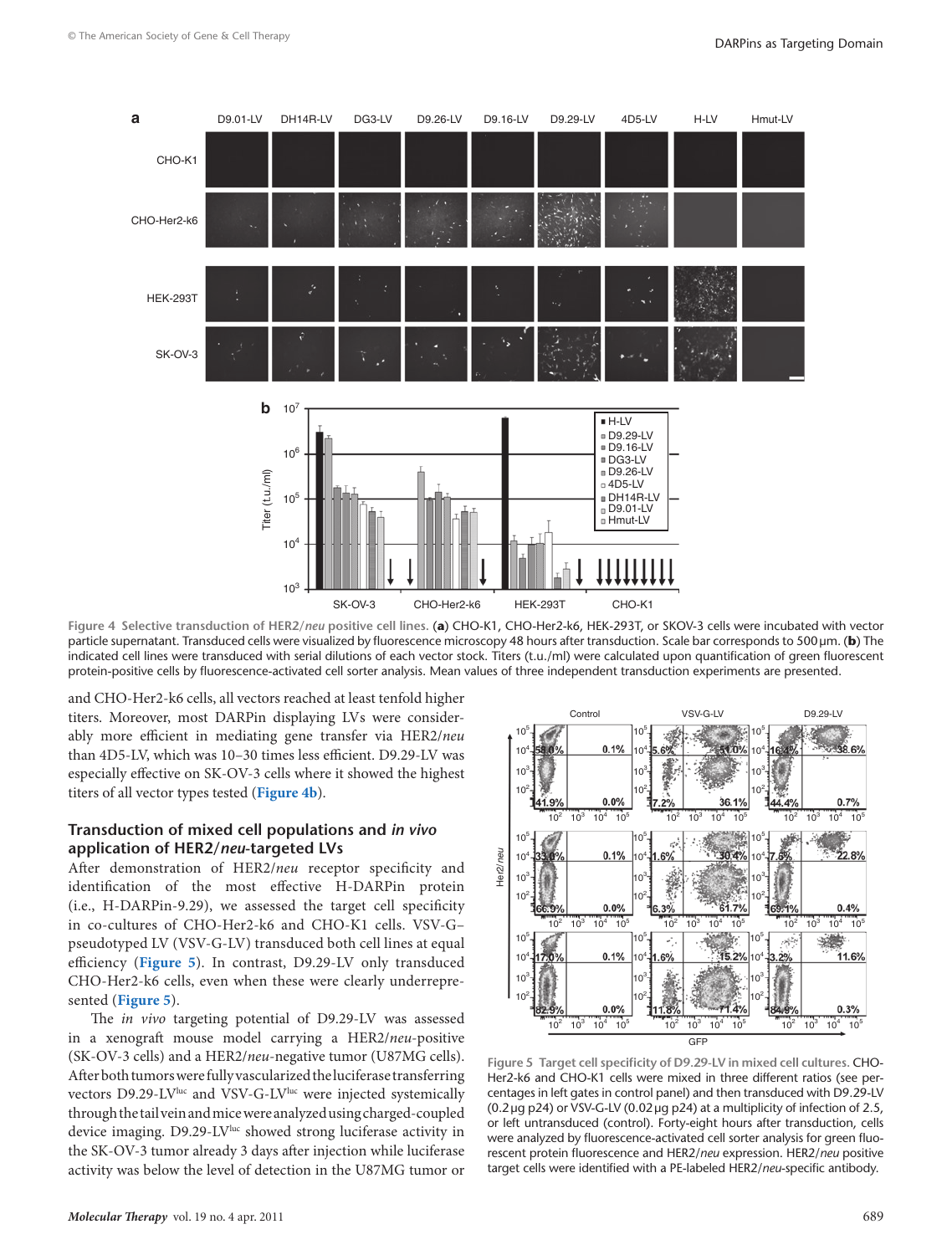

**Figure 6** *In vivo* **targeting of HER2/***neu* **positive tumors.** (**a**) Luciferase signals analyzed by *in vivo* imaging. Six- to 8-week-old CB17 SCID mice were injected with U87MG cells (right flank, yellow arrow) and SK-OV-3 cells (left flank, red arrow). After 11 days, 50μg p24 of D9.29-LV<sup>Iuc</sup> or 5μg of VSV-G-LVluc were injected into the tail vein. Two weeks postinjection, *in vivo* imaging data were monitored. Luciferase signal intensity is expressed as photons/second/square centimeter/steradian (p/sec/cm2/sr). (**b**) Immediately after imaging, organs were isolated and homogenized. Luciferase activities were quantified and normalized to protein content. D9.29-LV<sup>luc</sup>  $n = 3$ ; mean ± SD; VSV-G-LV<sup>luc</sup>  $n = 4$ ; mean ± SD.

elsewhere in the mouse body (data not shown). Also after 2 weeks, luciferase activity could only be detected in the SK-OV-3 tumor, but not in the U87MG tumor or in spleen and liver (**Figure 6a**). In contrast VSV-G-LV<sup>luc</sup> injected mice showed the most prominent signals in spleen and liver, whereas both tumors emitted a comparably low signal indistinguishable from other tissues (**Figure 6a**). Because the intensity of the charged-coupled device imaging can be influenced by variables such as depth of tissue and positioning of the animal during imaging, mice were killed and luciferase activitiy in organ lysates was quantified. D9.29-LV<sup>Iuc</sup> injected mice showed the strongest luciferase activity in SK-OV-3 tumor lysates  $(4.0 \times 10^2 \text{ RLU/µg protein})$ , whereas the activity in U87MG tumor lysates was >1000-fold lower and remained at background level (3.0 × 10−1 RLU/µg protein) (**Figure 6b**). Besides the target tumor, a significant activity just above background was only detected in spleen (0.7  $\times$  10<sup>1</sup> RLU/µg protein). In contrast, VSV-G-LV<sup>luc</sup> injected mice revealed by far the most prominent signal in spleen  $(8.5 \times 10^4 \text{ RLU/µg protein})$  and liver  $(5.1 \times 10^3 \text{ RLU/µg protein})$ , but comparably low luciferase activity in both tumor lysates (2.5  $\times$ 

10<sup>2</sup> RLU/μg protein for SKOV and  $9.3 \times 10^2$  RLU/μg protein for U87MG) (**Figure 6b**).

#### **Discussion**

Here, we present proof of principle for applying DARPins as targeting domain of LV vectors. While adenovirus has recently been retargeted with DARPins<sup>19</sup> to our knowledge, this is the first description and *in vivo* demonstration of this type of application for DARPins for lentiviral gene transfer vector. Six different HER2/*neu*-specific DARPins, previously selected from DARPin libraries by ribosome or phage display,15,16 were fused to the H-protein ectodomain at its C-terminus. A critical parameter for efficient LV particle incorporation of H proteins fused to targeting domains is their efficient cell surface expression. It was remarkable that all six H-DARPin proteins tested were readily expressed at the surface of HEK-293T cells. We did not observe any difference in surface expression between DARPins consisting of two or of three ankyrin repeats between the capping repeats. In each case, the surface expression levels were higher than those of H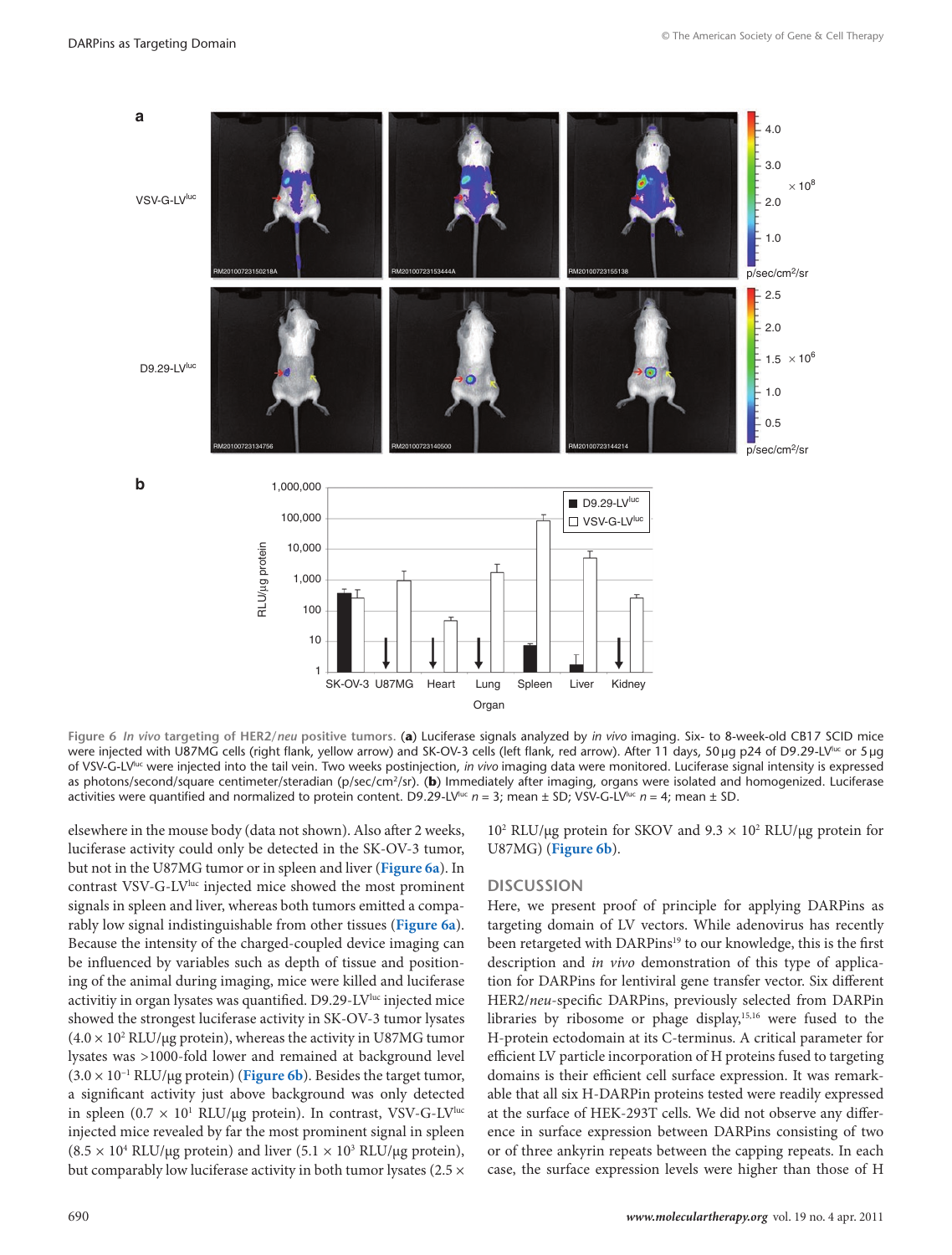<span id="page-5-0"></span>**Table 2 Properties of applied designed ankyrin repeat proteins (DARPins) and the corresponding vector particles**

|                                     | DARPin-G3           | DARPin-H14R         | DARPin-9.29         | DARPin-9.26         | DARPin-9.16         | DARPin-9.01         | scFv4D5                  |
|-------------------------------------|---------------------|---------------------|---------------------|---------------------|---------------------|---------------------|--------------------------|
| $K_{p}$ (nmol/l) <sup>15,16</sup>   | 0.09                | 0.20                | 3.80                | 1.40                | 6.90                | $N/A^a$             | 0.19                     |
| DARPin type <sup>b</sup>            | N2C                 | N3C                 | N3C                 | N3C                 | N3C                 | N3C                 | $\overline{\phantom{a}}$ |
| Her2 binding<br>domain <sup>c</sup> | IV                  | IV                  | $I-III$             | $I-III$             | $I-III$             | $N/A^a$             | IV                       |
| Surface expression <sup>d</sup>     | $++$                | $++$                | $+++$               | $++$                | $++$                | $++$                | $+$                      |
| Membrane fusion <sup>e</sup>        | $++$                | $+++$               | $++$                | $++$                | $+$                 | $++$                | $+$                      |
| Incorporation                       | $++$                | $+++$               | $+++++$             | $+++$               | $++$                | $+$                 | $+$                      |
| Titer $(t.u./ml)^g$                 | $1.0 \times 10^{5}$ | $5.0 \times 10^{4}$ | $2.0 \times 10^{6}$ | $2.0 \times 10^{5}$ | $2.0 \times 10^{5}$ | $4.0 \times 10^{4}$ | $7.0 \times 10^{4}$      |

 $K_{\sim}$ , dissociation constant.

Not available. <sup>b</sup>Number of ankyrin repeats, N is the N-capping repeat, the number the internal binding repeats and C is the C-terminal capping repeat.<sup>15,16</sup> 'Her2/*neu* domains used for selection of the DARPins<sup>15,16 d</sup>Mean fluorescence intensities from **[Figure](#page-1-0) 1b**: +: 500–1,000; ++: 1,000–3,000; +++: >3,000. <sup>e</sup>Syncytia size on SK-OV-3 cells +: small syncytia up to 15 nuclei, ++: medium syncytia up to 50 nuclei, +++: large syncytia >50 nuclei. f Incorporation of H-DARPin proteins into vector particles normalized to p24 levels as determined by densitometric analysis of Western Blot shown in **[Figure](#page-2-0) 3**, +: <1, ++: 1-2, +++: 2-3, ++++: 5.2; the data are representative for in total three independent Western Blots. gMean titers of three independent vector production and titration experiments (see **[Figure](#page-3-0) 4c**).

proteins fused to an scFv fragment, the HER2/*neu*-specific 4D5 or the CD20-specific scFv,<sup>20</sup> previously used to establish this targeting system.9 Accordingly, all the H-DARPin fusion proteins were detected in vector particles, most of them at higher levels than H-scFv proteins. Moreover, while six out of six tested H-DARPin proteins were expressed at the cell surface and incorporated into vector particles, this was the case for only 12 of in total 25 H-scFv proteins tested so far (Schneider and Buchholz, unpublished results). When directly compared to a specific-scFv (4D5),<sup>17</sup> which recognized the same domain (IV) of HER/*neu* with a similar high affinity as DARPins G3 and H14R, between ten and 30-fold higher gene transfer efficiencies were observed for the DARPin displaying vectors (**Table 2**). Thus, DARPins seem to be better suited as targeting domain in context of the MV H-protein than scFv fragments. Even though in the current comparison only one scFv fragment was included, 4D5 scFv is known to be stable and well expressed,<sup>21</sup> and thus one with already above-average biophysical properties. DARPins have no disulfide bonds and are very resistant to aggregation, and thus probably more compatible with the folding and assembly of integral membrane proteins.

Most retrovirus receptors are multiple transmembrane spanning integral membrane proteins with rather small extracellular domains thus mediating binding in close proximity to the cell membrane.<sup>22</sup> For MV, it was shown that the distance between the viral binding site and the cell membrane correlates reciprocally with membrane fusion efficiency.<sup>23</sup> However, in such a receptor protein, the virus binding site is well accessible. If a membrane protein with a large, multi-domain extracellular region is used as receptor for the virus, it is essential that the epitope is accessible for the targeting domain within the context of the viral surface protein, in this case the MV H-protein. Unlike other members of the epidermal growth factor -receptor family, HER2/*neu* dimerises in absence of ligand contact.<sup>24</sup> This results in an exposed dimerisation domain, but covers partially the membrane proximal domain  $\rm IV^{25}_3$  which therefore may be difficult to access by LVs binding to this domain. This may explain why DARPins binding to the membrane distal domains I–III of HER2/*neu* mediated more efficient gene transfer than those binding to the membrane proximal domain IV. It appears that affinity plays a smaller role,

*Molecular Therapy* vol. 19 no. 4 apr. 2011 691

as gene transfer efficiency did not correlate with affinity (**Table 2**). One explanation for this finding would be multivalent binding, which would increase the functional affinity of the viral particle.

To assess the influence of the HER2/*neu* density on membrane fusion and gene transfer efficiency we analyzed a panel of cell lines expressing HER2/*neu* in a range of three orders of magnitude. We found that HER2/*neu* densities below 1,000 molecules per cell were insufficient to allow efficient membrane fusion and particle entry. With increasing densities, both syncytia formation and particle entry increased. Optimal gene transfer efficiency was observed above a density of 10<sup>5</sup> molecules per cell. Such an expression level of HER2/*neu* is found in certain types of cancer cells, such as e.g., the ovarian cancer cell line SK-OV-3. Thus, targeting specificity of these vectors critically depends on receptor density, which will facilitate the discrimination between cancer cells and noncancer cells.

Recently, a panel of recombinant MVs displaying HER2/*neu*specific scFvs that ranged in their affinities from 10<sup>-6</sup> to 10<sup>-11</sup> mol/l have been described.26 An affinity threshold of 1.6 × 10−8 mol/l for the displayed scFv was identified at which cell–cell fusion and cell entry of the virus proceeded efficiently. The affinities of the DARPins we used ranged from  $7 \times 10^{-8}$  mol/l to 10<sup>-10</sup> mol/l, and thus were all above this threshold level. Our data are thus in line with those of Hasegawa *et al.* and extend them by demonstrating that, at least for MV–LV vector particles, above the threshold level, the location of the targeting domain binding site on HER2/*neu* is more important than affinity.

A surprising outcome of our study is the high tumor target specificity of D9.29-LV when applied by tail vein injection. It is well established that VSV-G-LV mainly accumulates in spleen and liver.6,27 Our results are well in line with this revealing at least 100 fold more luciferase activity in spleen than in tumor tissue for VSV-G-LV. Previous attempts to detarget LVs from spleen and liver by surface engineering had limited success. Morizono *et al.* targeted lung tumor cells applying LVs pseudotyped with Sindbis virus envelope proteins bound to a tumor cell surface antigen-specific monoclonal antibody. They achieved a threefold higher luciferase activity in target compared to nontarget tissue.<sup>5</sup> D9.29-LV in contrast results in at least 40-fold more luciferase activity in the target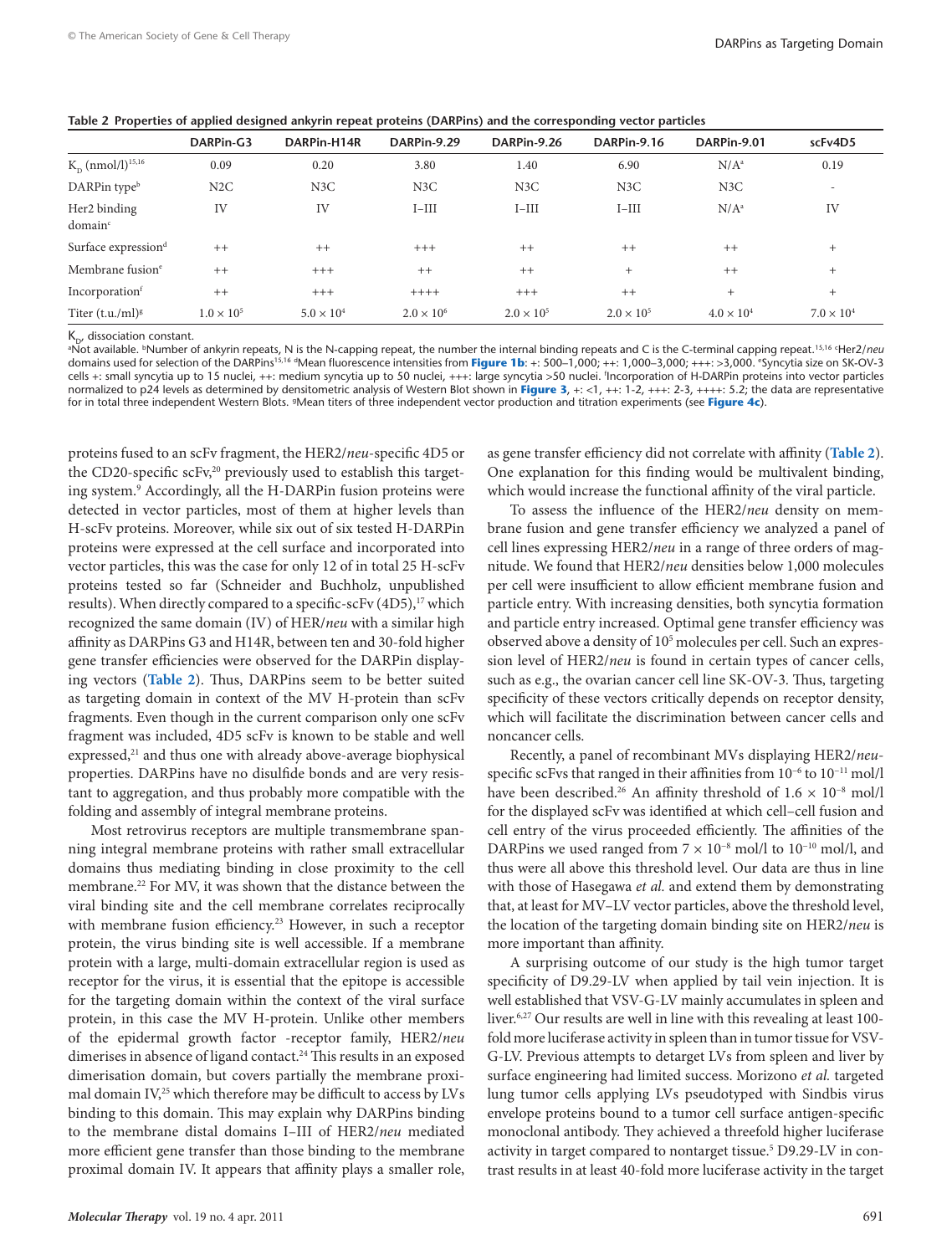tumor than in off-target tissue. It is important to mention that off-target tissue was not only of murine origin, which is devoid of MV receptors, but also included a human cell–based tumor expressing the MV receptor CD46 at high density. Thus, targeted MV-LV vectors are not only highly specific *in vitro<sup>9,10</sup>* or after local *in vivo* application<sup>10</sup> but also when applied systemically. The possibility to apply DARPins for LV targeting further broadens the applicability of MV–LV vectors. DARPins can be generated with specificity for essentially any surface molecule, and many such DARPins are already available.<sup>16,28</sup>

#### **Materials and Methods**

*Cell culture.* HEK-293T (ATCC CRL-11268), SK-OV-3 (ATCC HTB-77), HT1080 (ATCC CCL-121), and CHO-K1 (ATCC CCL-61) cells were grown in Dulbecco's modified Eagle's medium supplemented with 10% fetal calf serum and 1% glutamine at 37 °C in a humidified atmosphere containing 5%  $\mathrm{CO}_2$ . CHO–Her2 clones expressing different densities of HER2/*neu* were established by stable transfection of CHO-K1 cells with pEX-Z2866-MO2 (GeneCopoeia, Germantown, MD), followed by G418 (Invitrogen, Karsruhe, Germany) selection and single cell cloning (1.2mg/ml for CHO-Her2-k6 and CHO-Her2-k7; 0.5mg/ml for CHO-Her2-k13).

Plasmids. The DARPin-coding sequences<sup>15,16</sup> have been PCR amplified as *Sfi*I/*Not*I fragments using the primers D1-for (5′-GCTTGGCCCAGC CGGCCGACCTGGGTAAGAAACTAC-3′) and D1-rev (5′-TTTTCCTT TTGCGGCCGCATTAAGCTTTTGCAGGATTTC-3′) for DARPins G3 and 9.26 and D2-for (5′-GCTTGGCCCAGCCGGCCGACCTGGGTAA GAAACTGC-3′) and D1-rev for all other DARPins. PCR products were ligated in-frame via *Sfi*I/*Not*I into the plasmid pCG-H-α-CD20.9 The coding sequences for the scFv fragments 4D517 and 7A518 were subcloned from plasmids pIG6\_4D5++ and pTC53-7A5neo, respectively, into pCG-H-α-CD20.

*Vector particle production.* Vector particles were generated as described previously.9 Briefly, HEK-293T cells were transfected using calcium phosphate transfection. For transfection, 3.0μg of pCG-FcΔ30, 1.0μg of the H-protein variants encoding plasmids, 10.72μg of the HIV-1 packaging plasmid pCMVΔR8.9,29 and 11.27μg of the green fluorescent protein transfer vector plasmid pSEW30 were used for transfection of cells in T75 flasks. Vector particles pseudotyped with the VSV-G protein were produced by co-transfection of 4.55μg of the plasmid pMD.G2 along with 8.45μg of pCMVΔR8.9 and 13.00μg of transfer plasmid. For vector particles transferring the luciferase gene, the luc coding sequence was cloned from the pGL4.50 vector system (Promega, Mannheim, Germany) into the pSEW transfer vector and the resulting transfer vector was used for vector production. Twenty-four hours after transfection, the cell supernatant was filtered (0.45μm filter) and concentrated and purified by centrifugation at 25,000*g* and 4°C over a 20% sucrose cushion for at least 3 hours. The pellet was resuspended in 200μl fetal calf serum-free medium.

**Transduction of cell lines.** For transduction,  $5 \times 10^4$  cells were seeded into a single well of a 12-well plate. Forty-eight hours later, vector particles were serially diluted in 1:10 steps and a total of 500 μl of the dilutions were added per well, incubated for 7 hours, and then replaced with 1ml of fresh medium. After 48 hours, titers were calculated by determining the number of green fluorescent protein-positive cells under the fluorescence microscope. Alternatively, titers were determined by fluorescenceactivated cell sorter analysis based on the indicated percentage of green fluorescent cells.

*Flow cytometry.* Flow cytometry was performed on a Becton Dickinson LSRII flow cytometry system (Becton Dickinson, Heidelberg, Germany)

as described preciously.<sup>9</sup> Briefly, for surface expression experiments, 1 × 106 HEK-293T cells were transfected with H-DARPin expression plasmids (p-H-DARPin) using Lipofectamin 2000 transfection reagent (Invitrogen) according to manufacturers' instructions. After 48 hours, cells were detached and separated. Cells were washed and incubated with a 1:20 dilution in phosphate-buffered saline (PBS) of the mouse antihuman His-PE antibody (Miltenyi Biotec, Bergisch Gladbach, Germany) to detect the His-tagged H-DARPin protein. The data were analyzed using the BD FACSDiva software version 6.0 (Becton Dickinson).

HER2/*neu* expression levels were determined as described previously26 using a phycoerythrin-conjugated anti-HER2/*neu* antibody (Becton Dickinson). HER2/*neu* receptor density was determined using the QuantiBrite phycoerythrin quantitation kit (Becton Dickinson), according to the manufacturers' instructions.

*Quantification of syncytia size.* To demonstrate functional surface expression of H-DARPin fusion proteins, the level of cell-to-cell fusion was quantified by counting the number of nuclei in each syncytium after co-transfection of 0.5 μg H-DARPin and 0.5 μg pCG-FcΔ30<sup>9</sup> into  $5 \times 10^5$ HER2/*neu*-expressing cells using Lipofectamin 2000 transfection reagent (Invitrogen). Twelve hours after transfection, cells were washed with PBS and fixed with 10% formaldehyde in PBS for 12 hours at 4°C. Subsequently, cells were stained using 1ml of 0.1% methylrosanilium and 18% ethanol in PBS.

*Quantification of p24.* The quantity of p24 gag in purified vector suspensions was determined using the Innotest HIV antigen mAb (Innogenetics, Gent, Belgium) according to the manufacturers' instructions.

*Immunoblotting.* Concentrated vector particles were denatured by incubation for 10 minutes at 95°C in 2× urea sample buffer (5% sodium dodecyl sulfate, 8mol/l urea, 200mmol/l Tris–HCl, 0.1mmol/l EDTA, 0.03% bromphenol blue, 2.5% dithiothreitol, pH 8.0), separated by electrophoresis on 10% sodium dodecyl sulfate–polyacrylamide electrophoresis gels, and electrotransferred onto nitrocellulose membranes (Amersham Biosciences, Freiburg, Germany). The membranes were incubated with rabbit anti-F (F 431, 1:2,000) serum, rabbit anti-H (H 606, 1:1,000) serum, or mouse anti-p24 (clone 38/8.7.47, 1:1,000; Gentaur, Aachen, Germany) monoclonal antibody, to detect F, H, and p24 gag, respectively. Subsequently, the corresponding secondary antibodies conjugated to horseradish peroxidase (1:2,000; DakoCytomation, Hamburg, Germany) were used. Signals were detected using ECL Plus Western Blotting Detection System (GE Healthcare, München, Germany). The F and H specific sera had been raised by immunization of rabbits with peptides CTVTREDGTNRR (H606) or QVGSRRYPDAVYLHRC (F431), respectively (Eurogentec, Köln, Germany).

**In vivo** *analysis of HER2/neu-specific vectors.* Experimental mouse work was carried out in compliance with the regulations of the German animal protection law. CB17 SCID female mice (6- to 8-week-old) were obtained from Harlan Laboratories (Eystrup, Germany) and maintained under pathogen-free conditions. Tumors were established by subcutaneous injections of  $2 \times 10^6$  U87MG cells or  $5 \times 10^6$  SK-OV-3 cells, respectively, in 100 μl of PBS into the right or left flank of mice. Systemic vector application was performed 2 weeks later by injection of vector particles (50 μg p24/mouse for D9.29-LVluc, 5 μg p24/mouse for VSV-G-LVluc) into the tail vein in a volume of 100 μl diluted in PBS. After 2 weeks, mice were intraperitoneally injected with 150mg D-Luciferin/kg body weight (Caliper Life Sciences, Mainz, Germany) and anesthetized. Imaging data were obtained 10 minutes after substrate injection using a noninvasive cooled charged-coupled device (IVIS Spectrum; Caliper Life Sciences). Data were analyzed using the Living Image Software (Caliper Life Sciences). Mice were killed after charged-coupled device imaging and organ excision was performed immediately. Organs were homogenized (FastPrep System; MP Biomedicals, Illkirch, France) and cell lysates were